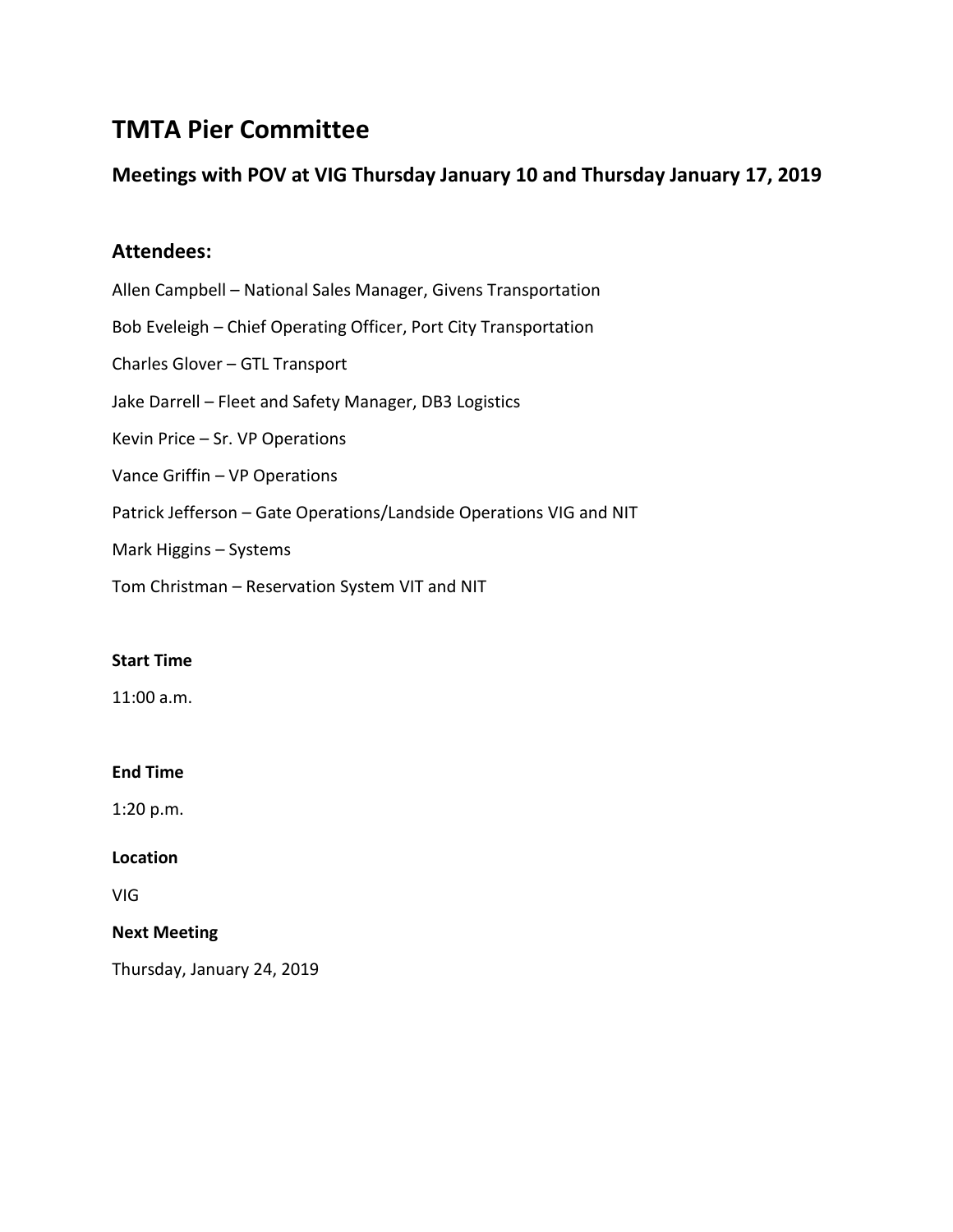# **Notes/Findings from 1-10-2019 and 1-17-2019 Meeting**

These two meetings were used to lay out progress to date and plan for the February 5, 2019 MCC meeting. The Committee and Port will have a new presentation to share at the MCC meeting.

# **Operating Hours**

Operating hours at PMT were reduced on January 10, 2019. No impact reported.

Operating hours at VIG, NIT and PPCY changed today so there is no feedback on impact yet to report.

# **TWIC Hand Checks**

The Port has installed the same software at VIG as NIT which eliminated the need for TWIC hand checks at VIG.

# **Turn Times**

January 9, 2019 was the best day VIG has had. Turn times in the 31/39 minute range with >2,800 moves. The Port has a new tool that reports turns in more detail so turns can be better measured, tracked and analyzed. Also, the Port is working diligently on turn times over 1 hour to determine the causes. The percentage of >2 hour transactions has been falling. The trend will be reported on at the February MCC meeting.

The Committee asked the Port to look at what made that day so successful versus others and let us know what they find.

Reefer turn times are much higher and the Port recognizes more needs to be done in that area. This will be the topic of a future Pier Committee meeting.

Mark Higgins shared two examples of drivers who had excess turn times and the circumstances of each.

The Port asked all motor carriers to emphasize with their staff and any drivers making their own appointments the importance of correctly indicating on the reservation whether a pool or owner's chassis is involved. An incorrect selection requires manual intervention and slows turn times and has caused to Port to hire additional staff (\$) to handle errors.

The Port is looking for the source of a software error that prevents some transactions from auto-gating. The error causes the system to return a "No reservation found" message and requires manual intervention to fix. The Committee will follow up on this item in a future meeting.